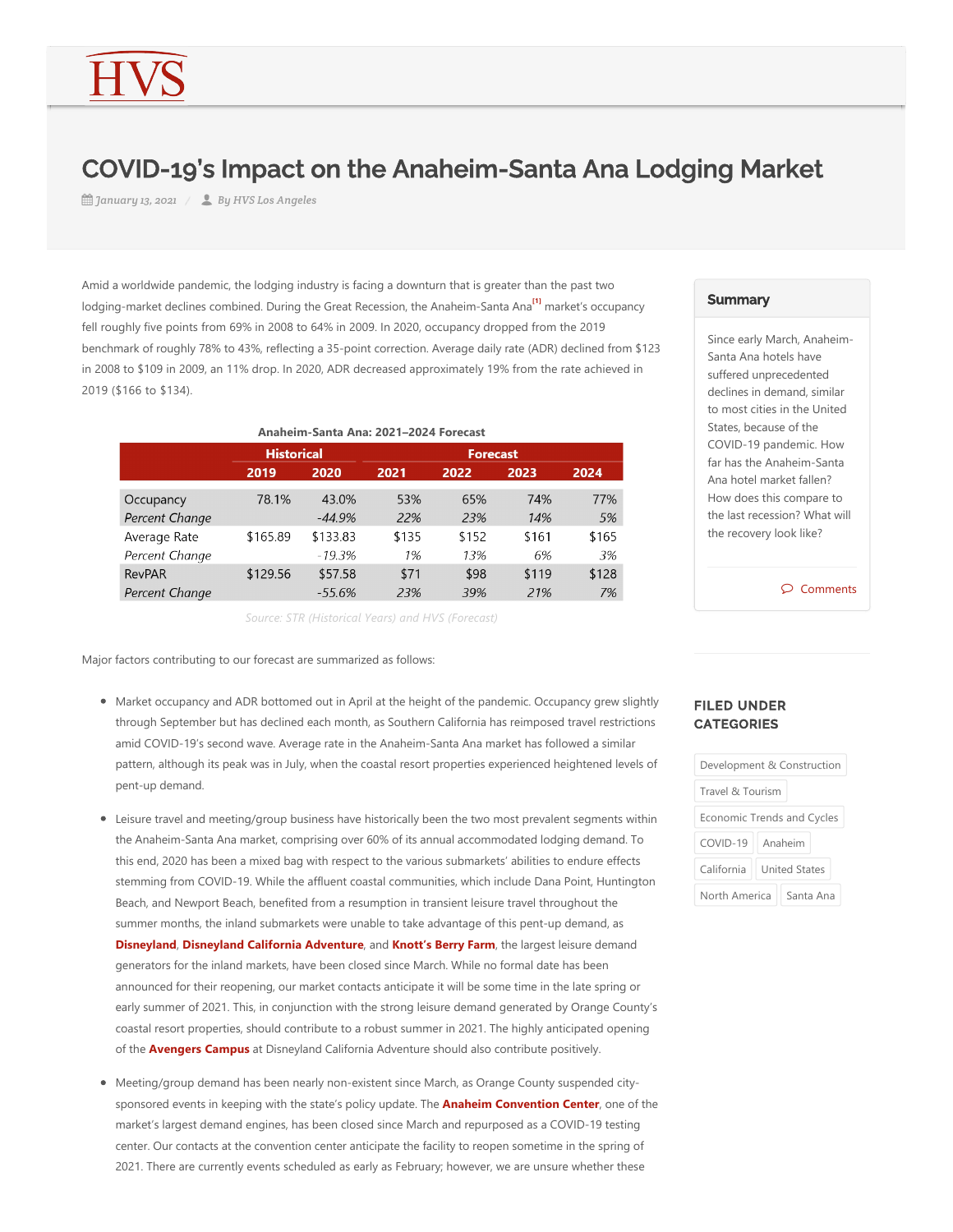events will be canceled or postponed once again given the current situation. Three important events factoring into our forecast are **WonderCon 2021**, which is anticipated to take place in March; **Natural Products Expo West**, the convention center's second-largest annual convention, which has been rescheduled for May 2021; and **NAMM**, the convention center's largest annual conference, which has been canceled and is reportedly unlikely to be rescheduled for 2021. **Visit Anaheim** has been working to reschedule as many canceled conventions as possible; as such, a healthy convention calendar for 2022 and 2023 is expected, which should contribute to a strong recovery in those years.

- Corporate demand in the Anaheim‐Santa Ana market is anticipated to resume once travel restrictions have eased and companies are comfortable with employees traveling for work again. While travel related to the corporate services sector declined in 2020, construction projects and manufacturing demand, most prevalent in East Anaheim, have continued to contribute to lodging demand in this part of the market. The \$3-billion, mixed-use, master-planned **OCVibe** project (stylized as ocV!BE) is currently in the application stage and is anticipated to begin construction mid-year 2021. This project, which should create over 10,000 short‐term construction jobs and 3,000 permanent jobs upon completion, is expected to contribute to lodging demand throughout the forecast period. Phase I of the project is scheduled to open to the public in 2024.
- The current state of affairs, as related to COVID‐19, in Southern California is unfortunately anticipated to continue through the first quarter of 2021, a shoulder period that relies heavily on meeting/group and convention demand. Lower occupancies through January and February of 2021 are expected to lead to depressed ADR through the same period. A stronger market is anticipated for the summer of 2021, however, as pandemic restrictions dissipate amid widespread vaccine distribution. The growth in occupancy through year‐end 2021 should offset the early‐year declines, although ADR is anticipated to be slower to recover. The recovery will likely continue through 2022 and 2023 as meeting/group demand and transient commercial demand return to the market to supplement the transient leisure demand. Overall, the recovery should be complete by 2024.
- There are a number of prominent new hotel projects throughout the Anaheim‐Santa Ana market. Two major hotel projects that recently opened in Anaheim include the **JW Marriott Anaheim Resort** and the **Radisson Blu**. It should be noted that the Radisson Blu closed almost immediately upon the onset of the pandemic but is planned to reopen again in April 2021. A **Staybridge Suites** also opened in Irvine near John Wayne Airport. Other projects in this market that are currently under construction include two Element by Westin hotels (one in Anaheim and one in Irvine), a dual-branded Hilton Garden Inn and Home2 Suites by Hilton property in Anaheim, the Westin Anaheim Resort, and another Home2 Suites by Hilton in Garden Grove. A host of other hotels are in various stages of development throughout the greater market, as well.
- The transactions market has virtually ground to a halt in Anaheim‐Santa Ana, with just five closed transactions since March. Four transactions reflect limited‐service hotel assets: the Commonwealth Airport Inn sold for \$6,260,000 (\$114,000 per room) in July, the La Quinta Inn John Wayne Orange County Airport sold for \$14,500,000 (\$91,000 per room) in July, the Rodeway Inn San Clemente sold for \$5,199,000 (\$121,000 per room) in September, and the Tahiti Motel sold for \$9,500,000 (\$158,000 per room) in November. The largest transaction in the market in 2020 was the full-service **Newport Beach** Marriott Hotel & Spa, which sold for \$216,000,000 (\$406,000 per room) in November.

We are confident that the Anaheim‐Santa Ana market will rebound upon the widespread distribution of a vaccine, the retirement of group/meeting restrictions, the reopening of the convention center, and the resumption of corporate and government travel. We continue to watch the factors affecting Anaheim‐Santa Ana lodging, and our many consulting engagements throughout the metropolitan area allow us to keep our finger on the pulse of the market. We update our forecasts monthly.

For more information, contact anyone on our Los Angeles team: **Luigi Major**, **Kirsten Smiley**, **Marcus Lee**, or **Brittany Hart**.